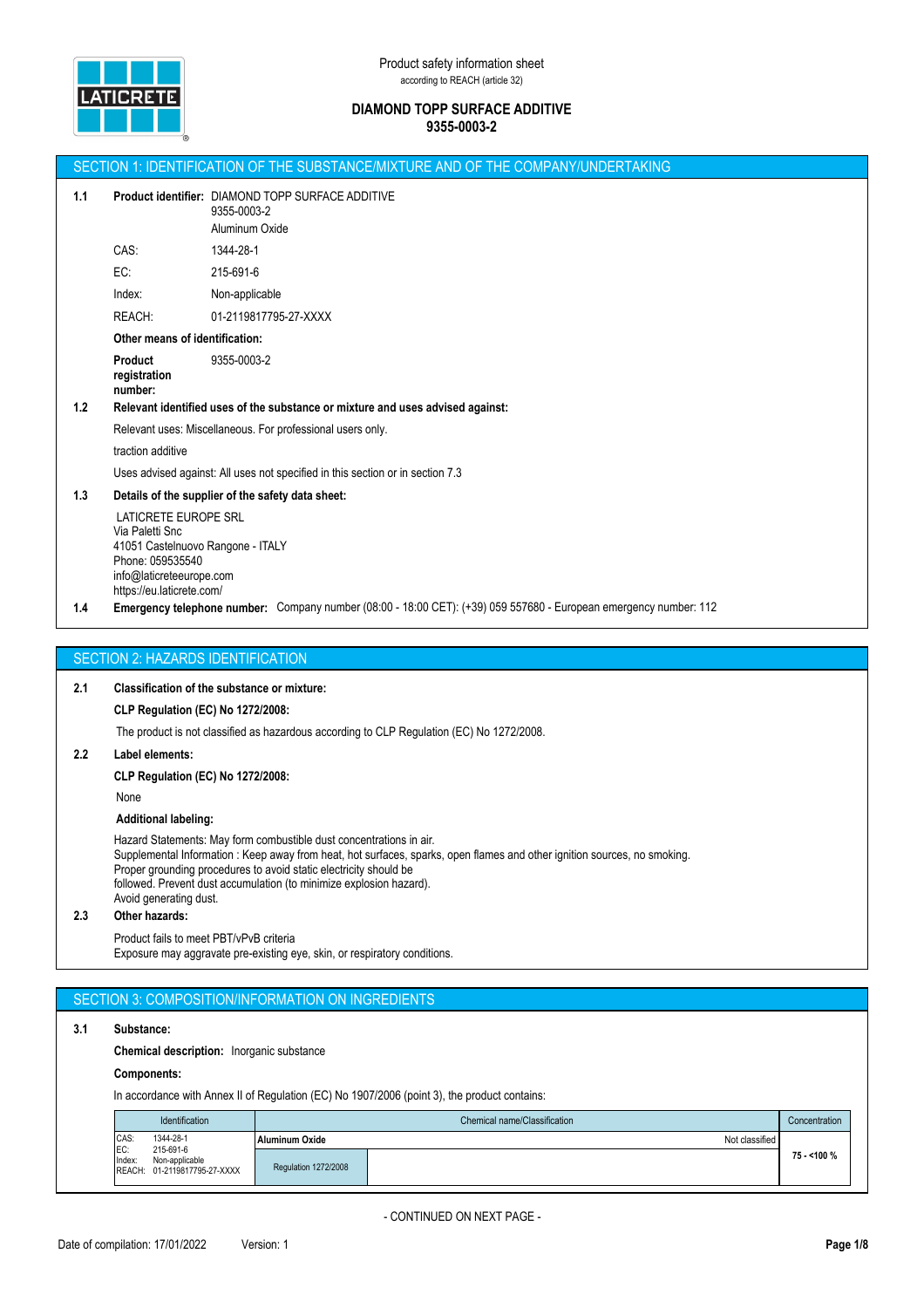

## SECTION 3: COMPOSITION/INFORMATION ON INGREDIENTS (continued)

To obtain more information on the hazards of the substances consult sections 11, 12 and 16.

## **3.2 Mixture:**

Non-applicable

#### SECTION 4: FIRST AID MEASURES

#### **4.1 Description of first aid measures:**

Consult a doctor in case of discomfort showing the SDS for the product.

#### **By inhalation:**

In case of symptoms, move the person affected into fresh air.

#### **By skin contact:**

In case of contact it is recommended to clean the affected area thoroughly with water and neutral soap. In case of changes to the skin (stinging, redness, rashes, blisters,…), seek medical advice with this Safety data Sheet

#### **By eye contact:**

Rinse with water until the product has been eliminated. In case of problems, consult a doctor showing the SDS for the product.

#### **By ingestion/aspiration:**

In case of consumption in large quantities, it is recommended to seek medical assistance.

## **4.2 Most important symptoms and effects, both acute and delayed:**

Acute and delayed effects are indicated in sections 2 and 11.

**4.3 Indication of any immediate medical attention and special treatment needed:**

Non-applicable

#### SECTION 5: FIREFIGHTING MEASURES

#### **5.1 Extinguishing media:**

#### **Suitable extinguishing media:**

Product is non-flammable, with a low risk of fire due to the flammabliity characteristics of the product in normal conditions of storage, handling and use. In the case of the existence of sustained combustion as a result of improper handling, storage or use any type of extinguishing agent can be used (ABC Powder, water....

**Unsuitable extinguishing media:**

Non-applicable

### **5.2 Special hazards arising from the substance or mixture:**

Due to its inflammable nature, the product does not present a fire risk under normal conditions of storage, handling and use.

#### **5.3 Advice for firefighters:**

Depending on the magnitude of the fire it may be necessary to use full protective clothing and self-contained breathing apparatus (SCBA). Minimum emergency facilities and equipment should be available (fire blankets, portable first aid kit,...) in accordance with Directive 89/654/EC. **Additional provisions:**

Act in accordance with the Internal Emergency Plan and the Information Sheets on actions to take after an accident or other emergencies. Eliminate all sources of ignition. In case of fire, cool the storage containers and tanks for products susceptible to combustion, explosion or BLEVE as a result of high temperatures. Avoid spillage of the products used to extinguish the fire into an aqueous medium.

# SECTION 6: ACCIDENTAL RELEASE MEASURES

#### **6.1 Personal precautions, protective equipment and emergency procedures:**

#### **For non-emergency personnel:**

Isolate leaks provided that there is no additional risk for the people performing this task.

#### **For emergency responders:**

See section 8.

#### **6.2 Environmental precautions:**

- CONTINUED ON NEXT PAGE -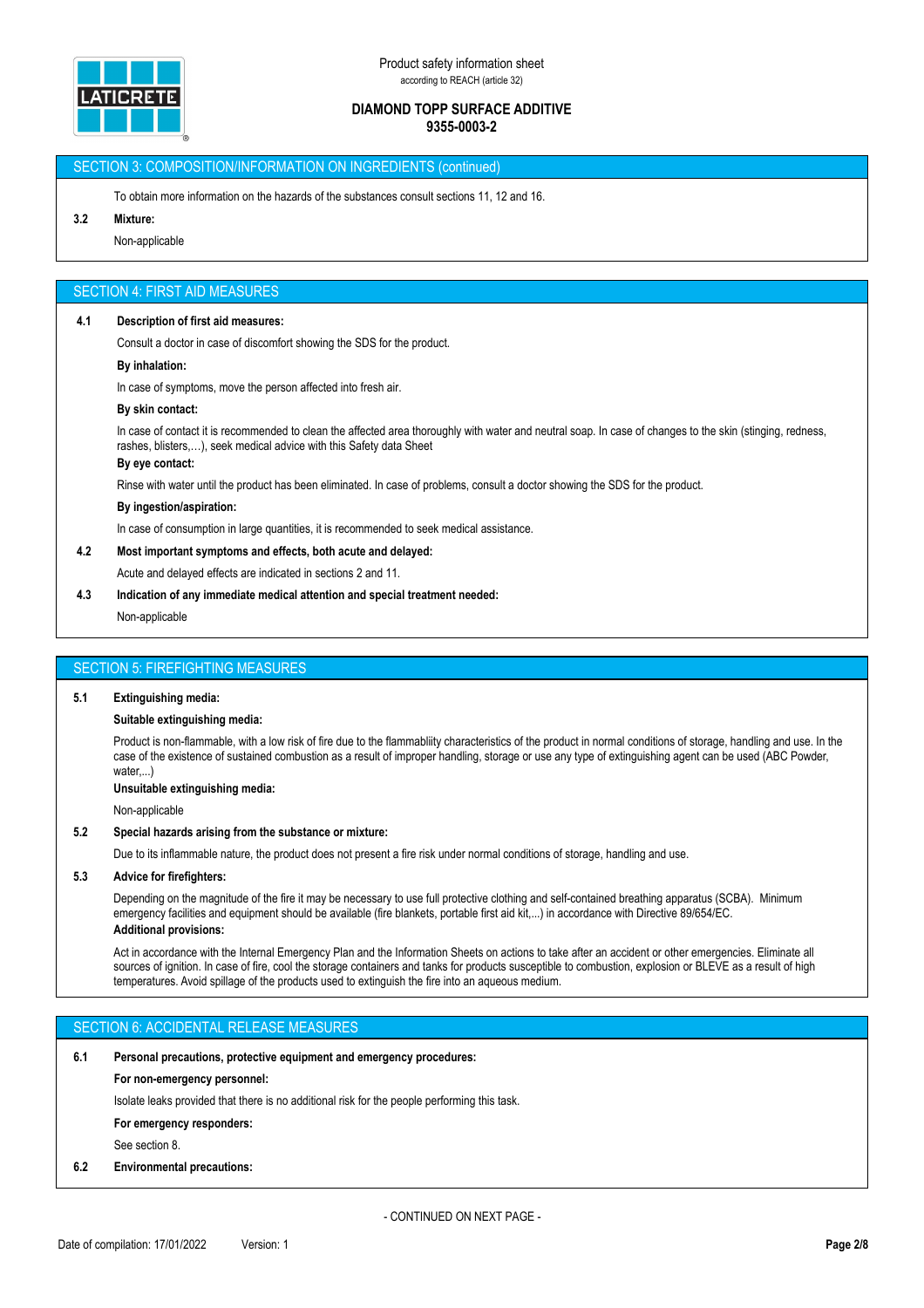

#### SECTION 6: ACCIDENTAL RELEASE MEASURES (continued)

This product is not classified as hazardous to the environment. Keep product away from drains, surface and ground water.

## **6.3 Methods and material for containment and cleaning up:**

It is recommended:

Sweep up and shovel product or collect by other means and place in container for reuse (preferred) or disposal

#### **6.4 Reference to other sections:**

See sections 8 and 13.

# SECTION 7: HANDLING AND STORAGE

## **7.1 Precautions for safe handling:**

A.- Precautions for safe manipulation

Comply with the current legislation concerning the prevention of industrial risks. Keep containers hermetically sealed. Control spills and residues, destroying them with safe methods (section 6). Avoid leakages from the container. Maintain order and cleanliness where dangerous products are used. B.- Technical recommendations for the prevention of fires and explosions

- It is recommended to transfer at a slow speed to avoid the creation of electrostatic charges that could affect flammable products. Consult section 10 for conditions and materials that should be avoided.
- C.- Technical recommendations to prevent ergonomic and toxicological risks
	- Do not eat or drink during the process, washing hands afterwards with suitable cleaning products.
- D.- Technical recommendations to prevent environmental risks

It is not necessary to take special measures to prevent environmental risks. For more information see subsection 6.2

## **7.2 Conditions for safe storage, including any incompatibilities:**

- A.- Technical measures for storage
	- Maximum time: 12 Months
- B.- General conditions for storage

Avoid sources of heat, radiation, static electricity and contact with food. For additional information see subsection 10.5

## **7.3 Specific end use(s):**

Except for the instructions already specified it is not necessary to provide any special recommendation regarding the uses of this product.

| SECTION 8: EXPOSURE CONTROLS/PERSONAL PROTECTION |
|--------------------------------------------------|
|--------------------------------------------------|

#### **8.1 Control parameters:**

Substances whose occupational exposure limits have to be monitored in the workplace (European OEL, not country-specific legislation):

Nuisance dust: Inhalable dust 10 mg/m3 // Respirable dust 4 mg/m3 **DNEL (Workers):**

|                       |             |                 | Short exposure |                    | Long exposure         |
|-----------------------|-------------|-----------------|----------------|--------------------|-----------------------|
| <b>Identification</b> |             | <b>Systemic</b> | Local          | Systemic           | Local                 |
| Aluminum Oxide        | <b>Oral</b> | Non-applicable  | Non-applicable | Non-applicable     | Non-applicable        |
| CAS: 1344-28-1        | Dermal      | Non-applicable  | Non-applicable | $0.84$ mg/kg       | Non-applicable        |
| EC: 215-691-6         | Inhalation  | Non-applicable  | Non-applicable | $3 \text{ mg/m}^3$ | $3$ mg/m <sup>3</sup> |

#### **DNEL (General population):**

|                       |            | Short exposure<br>Long exposure |                |                          |                          |
|-----------------------|------------|---------------------------------|----------------|--------------------------|--------------------------|
| <b>Identification</b> |            | Systemic                        | Local          | Systemic                 | Local                    |
| Aluminum Oxide        | Oral       | Non-applicable                  | Non-applicable | 1,32 mg/kg               | Non-applicable           |
| CAS: 1344-28-1        | Dermal     | Non-applicable                  | Non-applicable | $0,3$ mg/kg              | Non-applicable           |
| EC: 215-691-6         | Inhalation | Non-applicable                  | Non-applicable | $0.75$ mg/m <sup>3</sup> | $0.75$ mg/m <sup>3</sup> |

**PNEC:**

Non-applicable

## **8.2 Exposure controls:**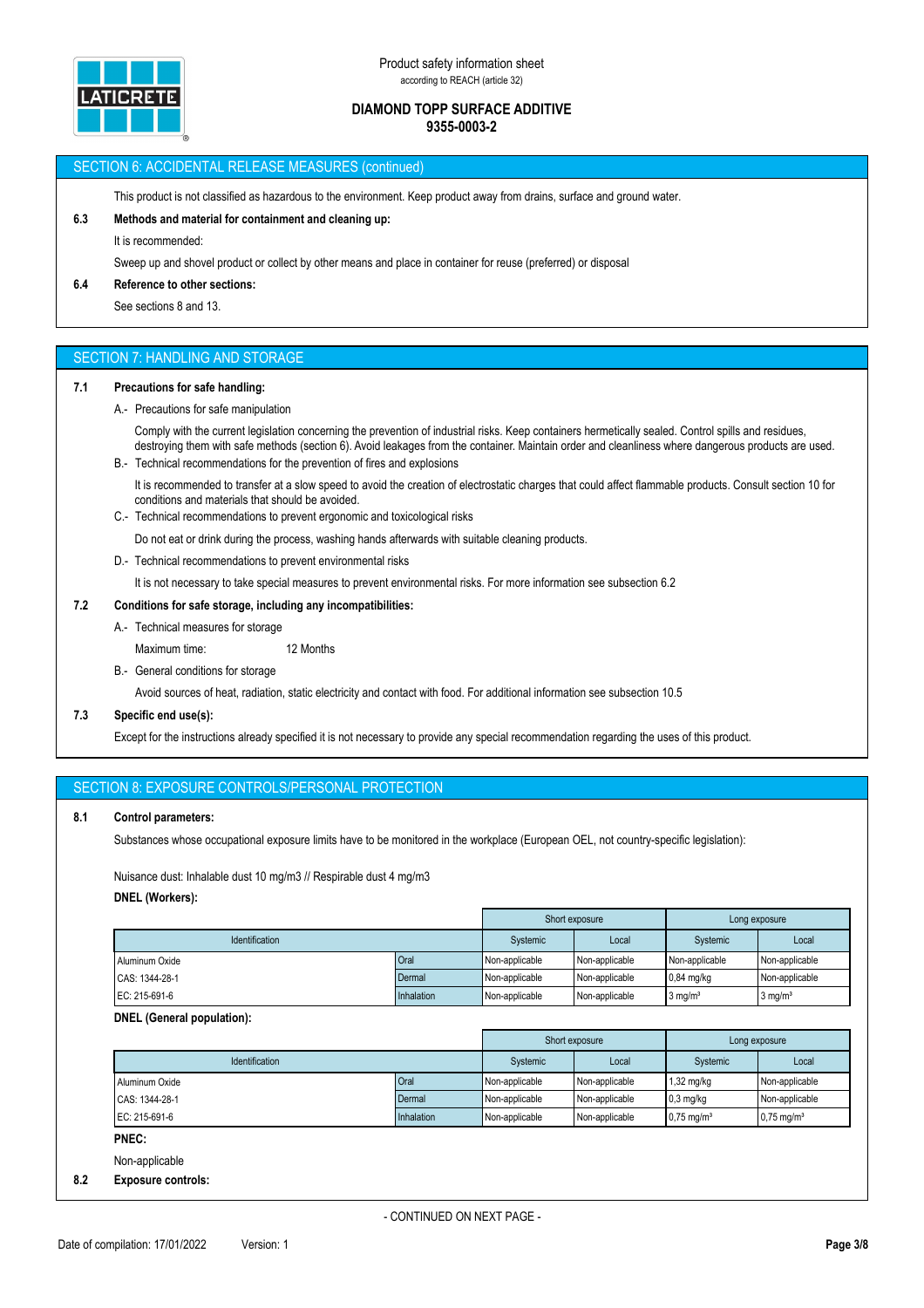

# SECTION 8: EXPOSURE CONTROLS/PERSONAL PROTECTION (continued) A.- Individual protection measures, such as personal protective equipment As a preventative measure it is recommended to use basic Personal Protective Equipment, with the corresponding <<CE marking>> in accordance with Regulation (EU) 2016/425. For more information on Personal Protective Equipment (storage, use, cleaning, maintenance, class of protection,…) consult the information leaflet provided by the manufacturer. For more information see subsection 7.1. All information contained herein is a recommendation which needs some specification from the labour risk prevention services as it is not known whether the company has additional measures at its disposal. B.- Respiratory protection The use of protection equipment will be necessary if a mist forms or if the occupational exposure limits are exceeded. C.- Specific protection for the hands Non-applicable D.- Ocular and facial protection Non-applicable E.- Body protection Non-applicable F.- Additional emergency measures It is not necessary to take additional emergency measures. **Environmental exposure controls:** In accordance with the community legislation for the protection of the environment it is recommended to avoid environmental spillage of both the product and its container. For additional information see subsection 7.1.D **Volatile organic compounds:** With regard to Directive 2010/75/EU, this product has the following characteristics: V.O.C. (Supply): 0 % weight V.O.C. density at 20 °C: 0 kg/m<sup>3</sup> (0 g/L) Average carbon number: Non-applicable Average molecular weight: Non-applicable

# SECTION 9: PHYSICAL AND CHEMICAL PROPERTIES

| 9.1 | Information on basic physical and chemical properties:                                             |                        |
|-----|----------------------------------------------------------------------------------------------------|------------------------|
|     | Appearance:                                                                                        |                        |
|     | Physical state at 20 °C:                                                                           | Solid                  |
|     | Appearance:                                                                                        | Powdery                |
|     | Colour:                                                                                            | Grey                   |
|     | Odour:                                                                                             | Odourless              |
|     | Odour threshold:                                                                                   | Non-applicable *       |
|     | <b>Volatility:</b>                                                                                 |                        |
|     | Boiling point at atmospheric pressure:                                                             | Non-applicable *       |
|     | Vapour pressure at 20 °C:                                                                          | Non-applicable *       |
|     | Vapour pressure at 50 °C:                                                                          | Non-applicable *       |
|     | Evaporation rate at 20 °C:                                                                         | Non-applicable *       |
|     | <b>Product description:</b>                                                                        |                        |
|     | Density at 20 °C:                                                                                  | 3940 kg/m <sup>3</sup> |
|     | Relative density at 20 °C:                                                                         | 3,94                   |
|     | Dynamic viscosity at 20 °C:                                                                        | Non-applicable *       |
|     | Kinematic viscosity at 20 °C:                                                                      | Non-applicable *       |
|     | Kinematic viscosity at 40 °C:                                                                      | Non-applicable *       |
|     | Concentration:                                                                                     | Non-applicable *       |
|     | pH:                                                                                                | Non-applicable *       |
|     | *Not relevant due to the nature of the product, not providing information property of its hazards. |                        |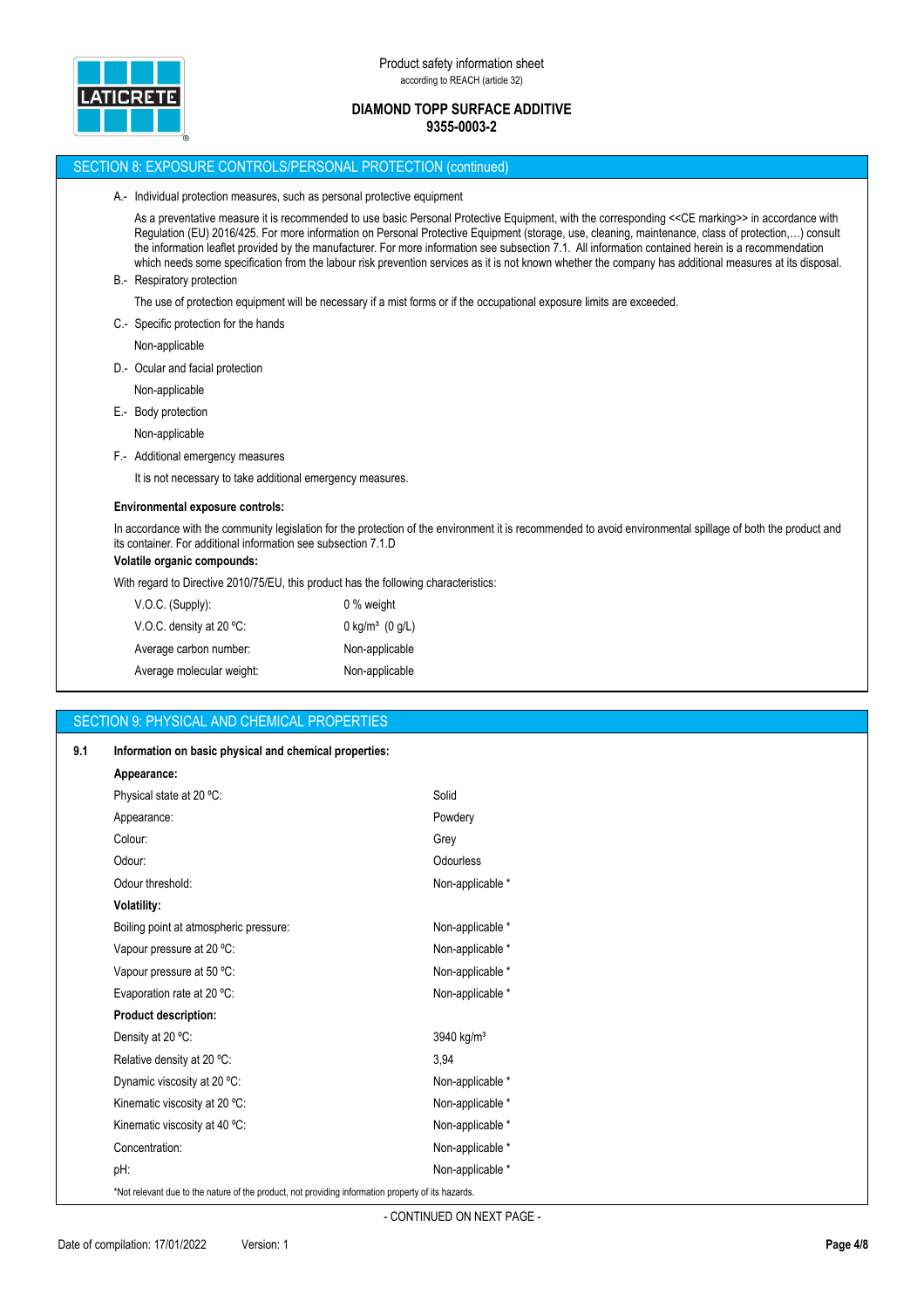

|     | SECTION 9: PHYSICAL AND CHEMICAL PROPERTIES (continued)                                            |                  |  |  |  |
|-----|----------------------------------------------------------------------------------------------------|------------------|--|--|--|
|     | Vapour density at 20 °C:                                                                           | Non-applicable * |  |  |  |
|     | Partition coefficient n-octanol/water 20 °C:                                                       | Non-applicable * |  |  |  |
|     | Solubility in water at 20 °C:                                                                      | Non-applicable * |  |  |  |
|     | Solubility properties:                                                                             | Insoluble        |  |  |  |
|     | Decomposition temperature:                                                                         | Non-applicable * |  |  |  |
|     | Melting point/freezing point:                                                                      | 2045 °C          |  |  |  |
|     | Flammability:                                                                                      |                  |  |  |  |
|     | Flash Point:                                                                                       | Non-applicable   |  |  |  |
|     | Flammability (solid, gas):                                                                         | Non-applicable * |  |  |  |
|     | Autoignition temperature:                                                                          | Non-applicable * |  |  |  |
|     | Lower flammability limit:                                                                          | Non-applicable * |  |  |  |
|     | Upper flammability limit:                                                                          | Non-applicable * |  |  |  |
|     | <b>Explosive (Solid):</b>                                                                          |                  |  |  |  |
|     | Lower explosive limit:                                                                             | Non-applicable * |  |  |  |
|     | Upper explosive limit:                                                                             | Non-applicable * |  |  |  |
|     | Particle characteristics:                                                                          |                  |  |  |  |
|     | Median equivalent diameter:                                                                        | Non-applicable * |  |  |  |
| 9.2 | Other information:                                                                                 |                  |  |  |  |
|     | Information with regard to physical hazard classes:                                                |                  |  |  |  |
|     | Explosive properties:                                                                              | Non-applicable * |  |  |  |
|     | Oxidising properties:                                                                              | Non-applicable * |  |  |  |
|     | Corrosive to metals:                                                                               | Non-applicable * |  |  |  |
|     | Heat of combustion:                                                                                | Non-applicable * |  |  |  |
|     | Aerosols-total percentage (by mass) of flammable components:                                       | Non-applicable * |  |  |  |
|     | Other safety characteristics:                                                                      |                  |  |  |  |
|     | Surface tension at 20 °C:                                                                          | Non-applicable * |  |  |  |
|     | Refraction index:                                                                                  | Non-applicable * |  |  |  |
|     | The product is not explosive, however, formation of explosive air / vapor mixtures is possible     |                  |  |  |  |
|     | *Not relevant due to the nature of the product, not providing information property of its hazards. |                  |  |  |  |

|      | SECTION 10: STABILITY AND REACTIVITY                                                                                                         |                |                     |                       |                               |  |  |  |  |
|------|----------------------------------------------------------------------------------------------------------------------------------------------|----------------|---------------------|-----------------------|-------------------------------|--|--|--|--|
| 10.1 | <b>Reactivity:</b><br>No hazardous reactions are expected because the product is stable under recommended storage conditions. See section 7. |                |                     |                       |                               |  |  |  |  |
| 10.2 | <b>Chemical stability:</b>                                                                                                                   |                |                     |                       |                               |  |  |  |  |
|      | Chemically stable under the conditions of storage, handling and use.                                                                         |                |                     |                       |                               |  |  |  |  |
| 10.3 | Possibility of hazardous reactions:                                                                                                          |                |                     |                       |                               |  |  |  |  |
|      | Under the specified conditions, hazardous reactions that lead to excessive temperatures or pressure are not expected.                        |                |                     |                       |                               |  |  |  |  |
| 10.4 | <b>Conditions to avoid:</b>                                                                                                                  |                |                     |                       |                               |  |  |  |  |
|      | Applicable for handling and storage at room temperature:                                                                                     |                |                     |                       |                               |  |  |  |  |
|      | Shock and friction<br>Contact with air<br>Sunlight<br>Humidity<br>Increase in temperature                                                    |                |                     |                       |                               |  |  |  |  |
|      | Not applicable                                                                                                                               | Not applicable | Not applicable      | Not applicable        | Not applicable                |  |  |  |  |
| 10.5 | Incompatible materials:                                                                                                                      |                |                     |                       |                               |  |  |  |  |
|      | Acids                                                                                                                                        | Water          | Oxidising materials | Combustible materials | <b>Others</b>                 |  |  |  |  |
|      | Avoid strong acids                                                                                                                           | Not applicable | Not applicable      | Not applicable        | Avoid alkalis or strong bases |  |  |  |  |
| 10.6 | Hazardous decomposition products:                                                                                                            |                |                     |                       |                               |  |  |  |  |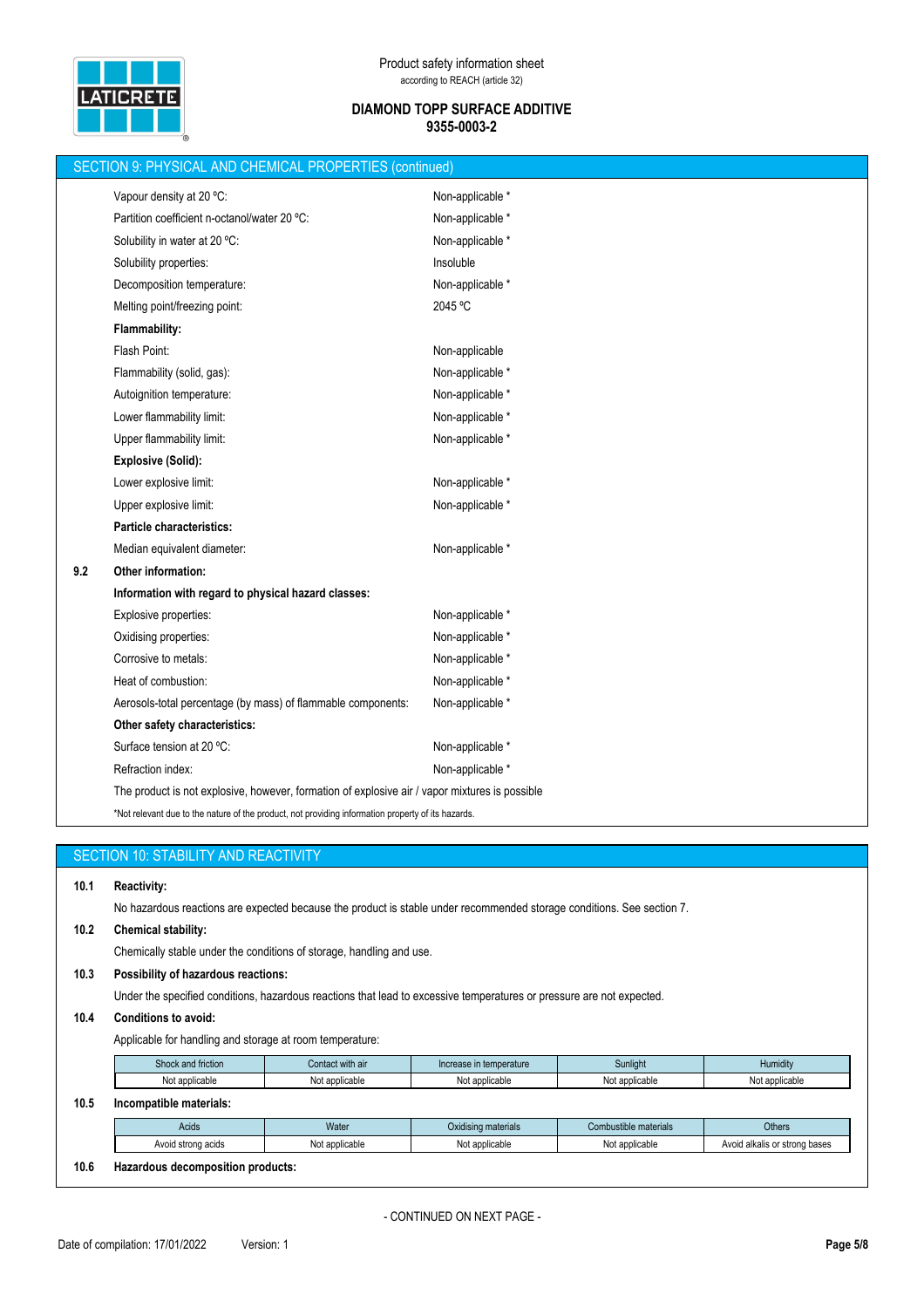

## SECTION 10: STABILITY AND REACTIVITY (continued)

See subsection 10.3, 10.4 and 10.5 to find out the specific decomposition products. Depending on the decomposition conditions, complex mixtures of chemical substances can be released: carbon dioxide (CO2), carbon monoxide and other organic compounds.

## SECTION 11: TOXICOLOGICAL INFORMATION

#### **11.1 Information on toxicological effects:**

#### **Dangerous health implications:**

In case of exposure that is repetitive, prolonged or at concentrations higher than the recommended occupational exposure limits, adverse effects on health may result, depending on the means of exposure:

- A- Ingestion (acute effect):
	- Acute toxicity : Based on available data, the classification criteria are not met
	- Corrosivity/Irritability: Based on available data, the classification criteria are not met
- B- Inhalation (acute effect):
	- Acute toxicity : Based on available data, the classification criteria are not met
	- Corrosivity/Irritability: Based on available data, the classification criteria are not met
- C- Contact with the skin and the eyes (acute effect):
	- Contact with the skin: Based on available data, the classification criteria are not met
	- Contact with the eyes: Based on available data, the classification criteria are not met
- D- CMR effects (carcinogenicity, mutagenicity and toxicity to reproduction):
	- Carcinogenicity: Based on available data, the classification criteria are not met
	- IARC: Non-applicable
	- Mutagenicity: Based on available data, the classification criteria are not met
	- Reproductive toxicity: Based on available data, the classification criteria are not met
- E- Sensitizing effects:
	- Respiratory: Based on available data, the classification criteria are not met
	- Cutaneous: Based on available data, the classification criteria are not met
- F- Specific target organ toxicity (STOT) single exposure:

Based on available data, the classification criteria are not met

- G- Specific target organ toxicity (STOT)-repeated exposure:
	- Specific target organ toxicity (STOT)-repeated exposure: Based on available data, the classification criteria are not met
	- Skin: Based on available data, the classification criteria are not met
- H- Aspiration hazard:

Based on available data, the classification criteria are not met

**Other information:**

Non-applicable

#### **Product-specific toxicological information:**

|                                                    | Acute toxicity | Genus |  |  |  |
|----------------------------------------------------|----------------|-------|--|--|--|
| LD50 oral                                          | >5000 mg/kg    | IRai  |  |  |  |
| Specific toxicology information on the substances: |                |       |  |  |  |

| <b>Identification</b> | Acute toxicity  |                | Genus |
|-----------------------|-----------------|----------------|-------|
| Aluminum Oxide        | LD50 oral       | >5000 mg/kg    | Rat   |
| CAS: 1344-28-1        | LD50 dermal     | Non-applicable |       |
| EC: 215-691-6         | LC50 inhalation | Non-applicable |       |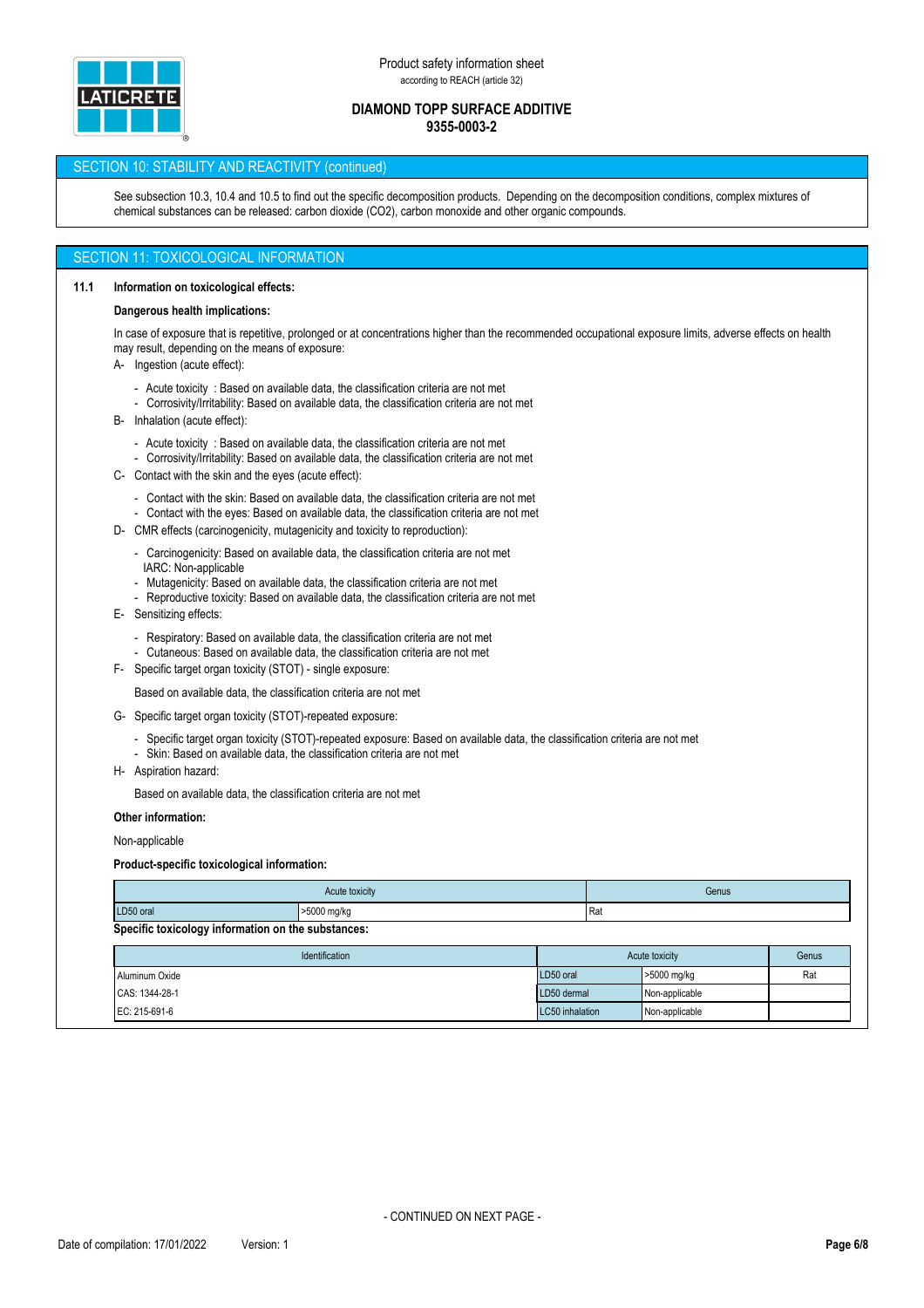

## SECTION 12: ECOLOGICAL INFORMATION

### **12.1 Toxicity:**

#### **Chronic toxicity:**

|      | -----------------              |             |                     |                     |            |  |
|------|--------------------------------|-------------|---------------------|---------------------|------------|--|
|      | <b>Identification</b>          |             | Concentration       | <b>Species</b>      | Genus      |  |
|      | Aluminum Oxide                 | <b>NOEC</b> | $0.4$ mg/L          | Pimephales promelas | Fish       |  |
|      | CAS: 1344-28-1 EC: 215-691-6   | <b>NOEC</b> | $1,02 \text{ mg/L}$ | Ceriodaphnia dubia  | Crustacean |  |
| 12.2 | Persistence and degradability: |             |                     |                     |            |  |
|      | Not available                  |             |                     |                     |            |  |

#### **12.3 Bioaccumulative potential:**

Not available

**12.4 Mobility in soil:**

Not available

## **12.5 Results of PBT and vPvB assessment:**

Product fails to meet PBT/vPvB criteria

## **12.6 Other adverse effects:**

Not described

# SECTION 13: DISPOSAL CONSIDERATIONS

#### **13.1 Waste treatment methods:**

| Code     | <b>Description</b>                                      | (Regulation (EU) No 1357/2014)<br>Waste class |
|----------|---------------------------------------------------------|-----------------------------------------------|
| 16 03 04 | inorganic wastes other than those mentioned in 16 03 03 | Non dangerous                                 |

**Type of waste (Regulation (EU) No 1357/2014):**

Non-applicable

#### **Waste management (disposal and evaluation):**

Consult the authorized waste service manager on the assessment and disposal operations in accordance with Annex 1 and Annex 2 (Directive 2008/98/EC). As under 15 01 (2014/955/EC) of the code and in case the container has been in direct contact with the product, it will be processed the same way as the actual product. Otherwise, it will be processed as non-dangerous residue. We do not recommended disposal down the drain. See paragraph 6.2. **Regulations related to waste management:**

In accordance with Annex II of Regulation (EC) No 1907/2006 (REACH) the community or state provisions related to waste management are stated Community legislation: Directive 2008/98/EC, 2014/955/EU, Regulation (EU) No 1357/2014

## SECTION 14: TRANSPORT INFORMATION

This product is not regulated for transport (ADR/RID,IMDG,IATA)

# SECTION 15: REGULATORY INFORMATION

| 15.1 | Safety, health and environmental regulations/legislation specific for the substance or mixture:                     |
|------|---------------------------------------------------------------------------------------------------------------------|
|      | Candidate substances for authorisation under the Regulation (EC) No 1907/2006 (REACH): Non-applicable               |
|      | Substances included in Annex XIV of REACH ("Authorisation List") and sunset date: Non-applicable                    |
|      | Regulation (EC) No 1005/2009, about substances that deplete the ozone layer: Non-applicable                         |
|      | Article 95, REGULATION (EU) No 528/2012: Non-applicable                                                             |
|      | REGULATION (EU) No 649/2012, in relation to the import and export of hazardous chemical products: Non-applicable    |
|      | Seveso III:                                                                                                         |
|      | Non-applicable                                                                                                      |
|      | Limitations to commercialisation and the use of certain dangerous substances and mixtures (Annex XVII REACH, etc ): |
|      | Non-applicable                                                                                                      |